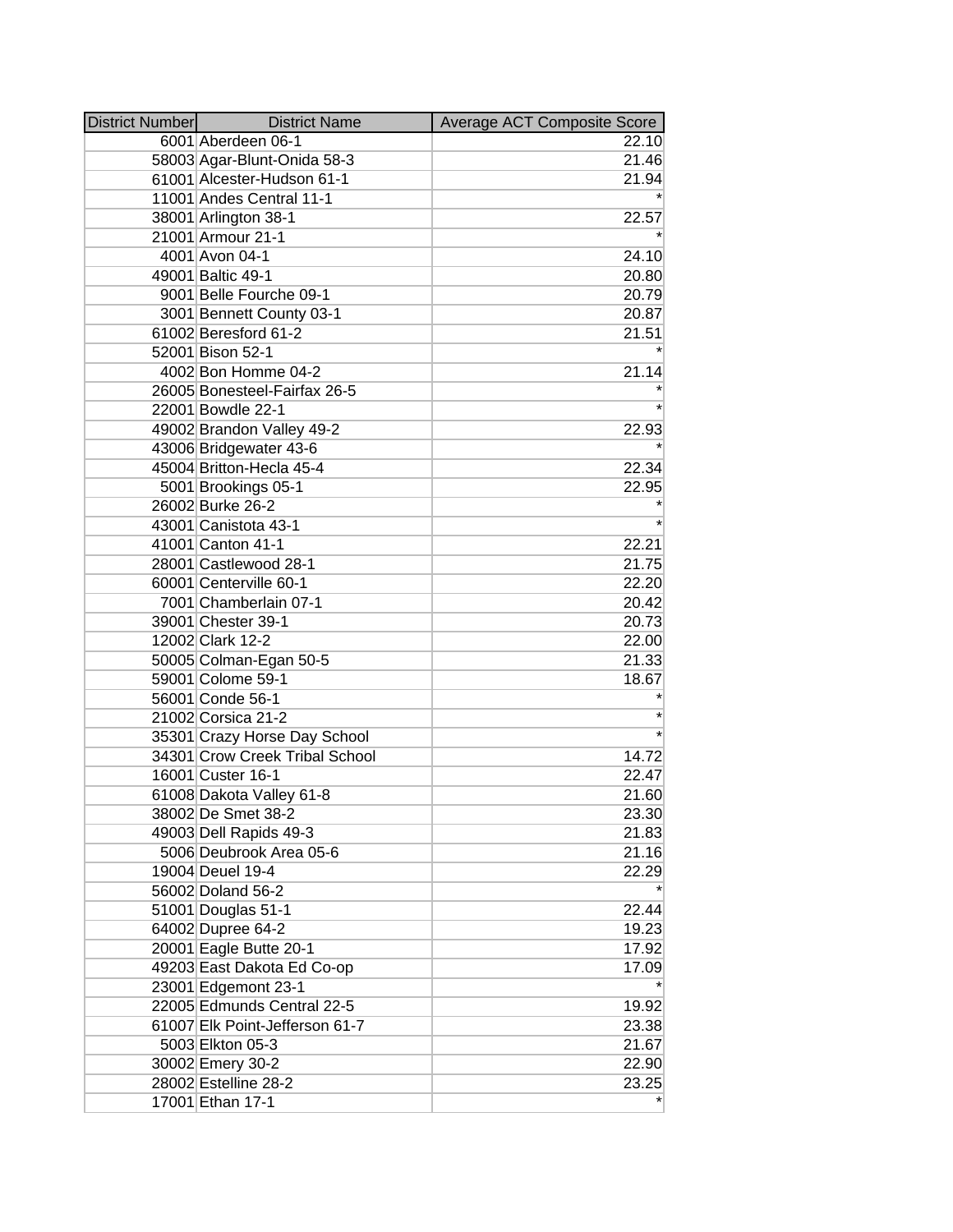| 44001 Eureka 44-1               | 23.88 |
|---------------------------------|-------|
| 46002 Faith 46-2                | 20.38 |
| 24004 Faulkton Area 24-4        | 20.68 |
| 50003 Flandreau 50-3            | 20.46 |
| 50301 Flandreau Indian School   | 15.54 |
| 14001 Florence 14-1             | 19.67 |
| 6002 Frederick Area 06-2        | 18.54 |
| 33001 Freeman 33-1              | 22.14 |
| 49004 Garretson 49-4            | 21.78 |
| 63001 Gayville-Volin 63-1       | 18.75 |
| 53001 Gettysburg 53-1           | 22.23 |
| 25003 Grant-Deuel 25-3          | 20.90 |
| 26004 Gregory 26-4              | 19.93 |
| 6006 Groton Area 06-6           | 23.40 |
| 27001 Haakon 27-1               | 20.83 |
| 28003 Hamlin 28-3               | 21.71 |
| 30001 Hanson 30-1               | 19.93 |
| 31001 Harding County 31-1       | 21.18 |
| 41002 Harrisburg 41-2           | 21.89 |
| 14002 Henry 14-2                |       |
| 10001 Herreid 10-1              |       |
| 34002 Highmore-Harrold 34-2     | 21.89 |
| 51002 Hill City 51-2            | 22.60 |
| 56006 Hitchcock-Tulare 56-6     | 21.54 |
| 23002 Hot Springs 23-2          | 21.80 |
| 53002 Hoven 53-2                | 21.00 |
| 48003 Howard 48-3               | 20.24 |
| 60002 Hurley 60-2               |       |
| 2002 Huron 02-2                 | 21.04 |
| 22006 Ipswich Public 22-6       | 19.13 |
| 13003 Irene-Wakonda 13-3        | 19.13 |
| 2003 Iroquois 02-3              |       |
| 20002 Isabel 20-2               |       |
| 37003 Jones County 37-3         | 23.33 |
| 35002 Kadoka Area 35-2          | 21.87 |
| 7002 Kimball 07-2               | 22.00 |
| 38003 Lake Preston 38-3         | 23.67 |
| 45002 Langford 45-2             | 21.44 |
| 40001 Lead-Deadwood 40-1        | 20.92 |
| 52002 Lemmon School 52-2        | 20.00 |
| 41004 Lennox 41-4               | 21.85 |
| 44002 Leola 44-2                | 24.18 |
| 65306 Little Wound School       | 15.38 |
| 42301 Lower Brule School System |       |
| 42001 Lyman 42-1                | 20.35 |
| 39002 Madison Central 39-2      | 22.00 |
| 60003 Marion 60-3               | 22.11 |
| 11301 Marty Indian School       | 15.07 |
| 43007 McCook Central 43-7       | 21.03 |
| 15001 McIntosh 15-1             |       |
| 15002 McLaughlin 15-2           | 15.53 |
| 46001 Meade 46-1                | 22.81 |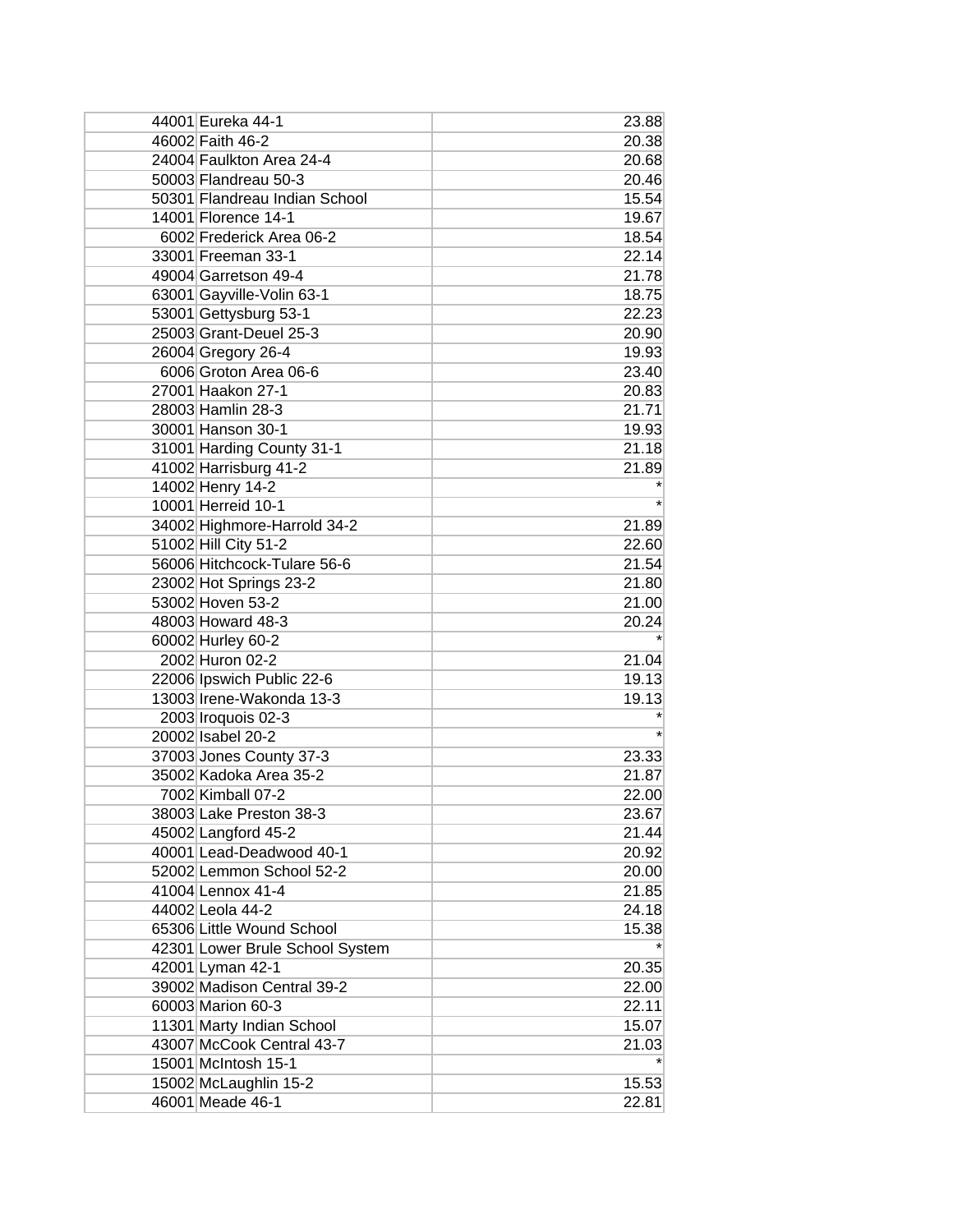| 33002 Menno 33-2                | 22.67   |
|---------------------------------|---------|
| 25004 Milbank 25-4              | 22.95   |
| 29004 Miller 29-4               | 23.32   |
| 17002 Mitchell 17-2             | 22.67   |
| 62006 Mobridge-Pollock 62-6     | 20.00   |
| 43002 Montrose 43-2             | 21.29   |
| 17003 Mount Vernon 17-3         | 20.55   |
| 51003 New Underwood 51-3        | 21.67   |
| 9002 Newell 09-2                | 22.70   |
| 56007 Northwestern Area 56-7    | 23.69   |
| 23003 Oelrichs 23-3             |         |
| 39005 Oldham-Ramona 39-5        |         |
| 60004 Parker 60-4               | 21.80   |
| 33003 Parkston 33-3             | 22.69   |
| 32002 Pierre 32-2               | 22.59   |
| 65311 Pine Ridge School         | 15.19   |
| 1001 Plankinton 01-1            | 23.73   |
| 11005 Platte-Geddes 11-5        | 22.88   |
| 51004 Rapid City Area 51-4      | 22.17   |
| 56004 Redfield 56-4             | 21.76   |
| 54004 Rosholt 54-4              | 21.15   |
| 18002 Roslyn 18-2               | 18.18   |
| 39004 Rutland 39-4              |         |
| 55005 Sanborn Central 55-5      |         |
| 4003 Scotland 04-3              | 19.91   |
| 62005 Selby 62-5                | 21.44   |
| 49005 Sioux Falls 49-5          | 23.05   |
| 5005 Sioux Valley 05-5          | 23.03   |
| 54002 Sisseton 54-2             | 20.73   |
| 15003 Smee 15-3                 |         |
| 40002 Spearfish 40-2            | 22.23   |
| 66301 St Francis Indian School  |         |
| 57001 Stanley County 57-1       | 21.00   |
| 1002 Stickney 01-2              |         |
| 54006 Summit 54-6               |         |
| 64302 Takini School             | 14.70   |
| 41005 Tea Area 41-5             | 20.51   |
| 20003 Timber Lake 20-3          | 20.76   |
| 54302 Tiospa Zina Tribal School |         |
| 20303 Tiospaye Topa             | $\star$ |
| 66001 Todd County 66-1          | 16.73   |
| 33005 Tripp-Delmont 33-5        |         |
| 49006 Tri-Valley 49-6           | 20.98   |
| 13001 Vermillion 13-1           | 23.64   |
| 60005 Viborg 60-5               | 19.25   |
| 11004 Wagner 11-4               | 20.06   |
| 51005 Wall 51-5                 | 23.57   |
| 6005 Warner 06-5                | 22.81   |
| 14004 Watertown 14-4            | 21.70   |
|                                 |         |
| 18003 Waubay 18-3               | 20.18   |
| 14005 Waverly 14-5              | 19.71   |
| 18004 Webster 18-4              | 21.31   |